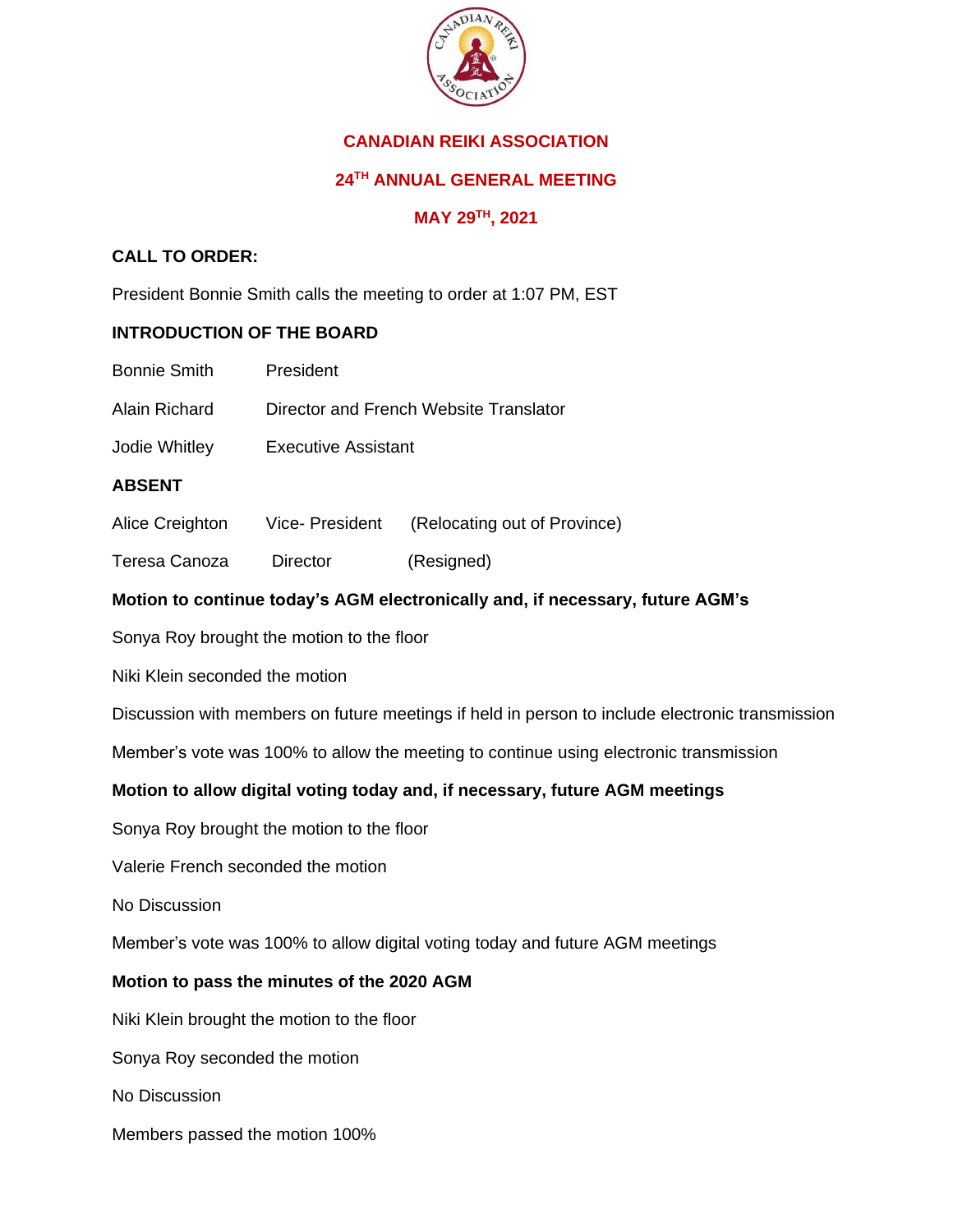

# **Amendment to a Bylaw Regarding Online Training**

Amend the Bylaw to include CRA registered Students and Practitioners members will not be permitted to teach online Reiki classes

Terri Beauchamp brought the motion to the floor

Madhu Dua seconded the motion

Discussion amongst the members of the pros and cons of online teaching

Members voted 100% and passed the motion into a Bylaw

### **Motion to pass the 2020 Financial**

Sandra Maitland brought the motion to the floor

Kristine Pel seconded the motion

### **Discussion** –

Sonya Roy questioned one item regarding travel expenses in the financial report. The president's statement did not include this in the verbal report, which caused confusion, and the president could not provide a member with an answer at the time.

Passing the 2020 Financial Report will be held over to the 2022 AGM with clarification. After this decision, it was determined the item referred to travel expenses from 1999 for the 2020 AGM was cancelled due to Covid travel restrictions

The Financial Report was not passed and will be held over to the 2022 AGM

## **Motion to Retain Mr. Edward Collis as CGA**

Sandra Lepholtz brought the motion to the floor

Kristen Pel seconded the motion

No Discussion

Members voted 100% - retain Mr. Collis

#### **CRA Facebook**

The President discussed the CRA group page on Facebook. There are over one thousand members in the group. Many are not members and not residents of Canada. Please refrain from asking membership or administrative questions. Questions should be directed to [reiki@reiki.ca](mailto:reiki@reiki.ca) Our group is primarily a healing group.